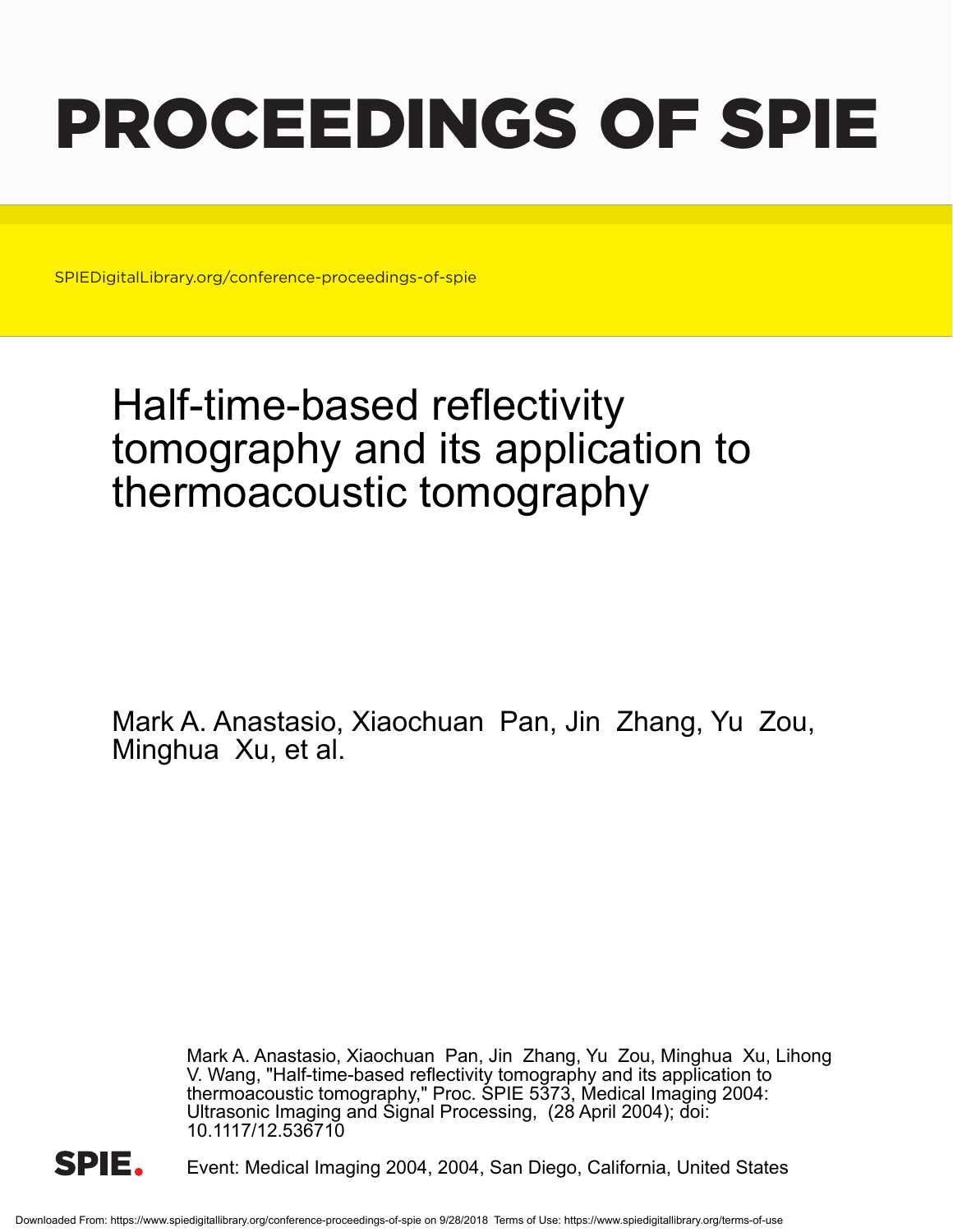### Half-Time-Based Reflectivity Tomography and its Application to Thermoacoustic Tomography

Mark A. Anastasio<sup>a</sup>, Xiaochuan Pan<sup>b</sup>, Jin Zhang<sup>a</sup>, Yu Zou<sup>b</sup>, Minghua Xu<sup>c</sup> and Lihong Wang<sup>c</sup>

a Department of Biomedical Engineering, Illinois Institute of Technology, Chicago, IL 60616  $<sup>b</sup>$  Department of Radiology, The University of Chicago, Chicago, IL 60637</sup>

 $c$  Department of Biomedical Engineering, Texas A&M University, College Station, TX 77843

#### ABSTRACT

Thermoacoustic tomography (TAT) is an emerging imaging technique with great potential for a wide range of biomedical imaging applications. In this work, we propose and investigate reconstruction approaches for TAT that are based on the half-time reflectivity tomography paradigm. We demonstrate that half-time reconstruction approaches can produce images in TAT that possess better statistical properties than images produced by use of conventional reconstruction approaches.

Keywords: Reflectivity tomography, thermoacoustic tomography, image reconstruction

#### 1. INTRODUCTION

Reflectivity tomography is an ultrasonic imaging technique that has been investigated extensively and applied to several biomedical<sup>1-3</sup> and non-destructive testing<sup>4</sup> imaging tasks. In reflectivity tomography, an ultrasonic pulse is emitted from a point source into a weakly reflecting object. When the ultrasonic pulse interacts with the object, reflected echos are produced that are measured at the source location as a function of time. Under certain physical assumptions,<sup>5,6</sup> the measured echo data can be related to two-dimensional (2D) integrals of the object's reflectivity function over a family of spherical surfaces that are centered at the source-receiver point. Consequently, the reconstruction problem in reflectivity tomography is equivalent to that of inverting a spherical Radon transform, or a circular Radon transform in the 2D problem.

Exact and explicit inversion formulae have been derived for 2D and three-dimensional (3D) reflectivity tomography assuming circular<sup>5</sup> or spherical<sup>6,7</sup> scanning apertures, respectively. A common feature of these inversion formulae is that require complete knowledge of the reflectivity tomography data function. This mdicates that temporally-untruncated measurement data must be acquired at all source-receiver locations on the circular or spherical scanning apertures. We have investigated recently the reduced-scan reconstruction problem in reflectivity tomography, where measurements are only acquired over certain regions of the scanning aperture.<sup>8,9</sup> Using a potato-peeler procedure, it was demonstrated that the reflectivity function was determined uniquely from untruncated measurements that correspond to source-receiver locations that span at least half of the circular or spherical scanning apertures. We have also investigated the so-called half-time reconstruction problem of reflectivity tomography. Using the previously proposed potato-peeler procedure<sup>8</sup> and concepts from microlocal analysis, we demonstrated<sup>10,11</sup> that an image could be reconstructed uniquely and stably from measurement data, acquired at all source-receiver locations on the scanning aperture, that were truncated at delay time  $T_{trun} \geq T_{half}$ . Here,  $T_{half}$  represents twice the time it takes for the probing wavefield to propagate from the source to the center of the scanning aperture. In the language of tomography, at each view angle ( i.e. , source-receiver position) , half-time image reconstruction requires knowledge of the set of integrals over spherical surfaces that have radii less than or equal to the radius of the scanning aperture. In this sense, the half-time reconstruction problem of reflectivity tomography is analogous to the half-detector problem<sup>12</sup> of X-ray tomography with a parallel-beam tomography.

Thermoacoustic tomography (TAT) is an emerging imaging technique with great potential for a wide range of biomedical imaging applications.<sup>13</sup> In TAT, a short electromagnetic pulse (e.g., microwave or laser) is used to irradiate a biological tissue. When the electromagnetic pulse is absorbed by the tissue, a thermoacoustic effect

Further author information: Send correspondence to Mark A. Anastasio, Ph.D.: E-mail: anastasio@iit.edu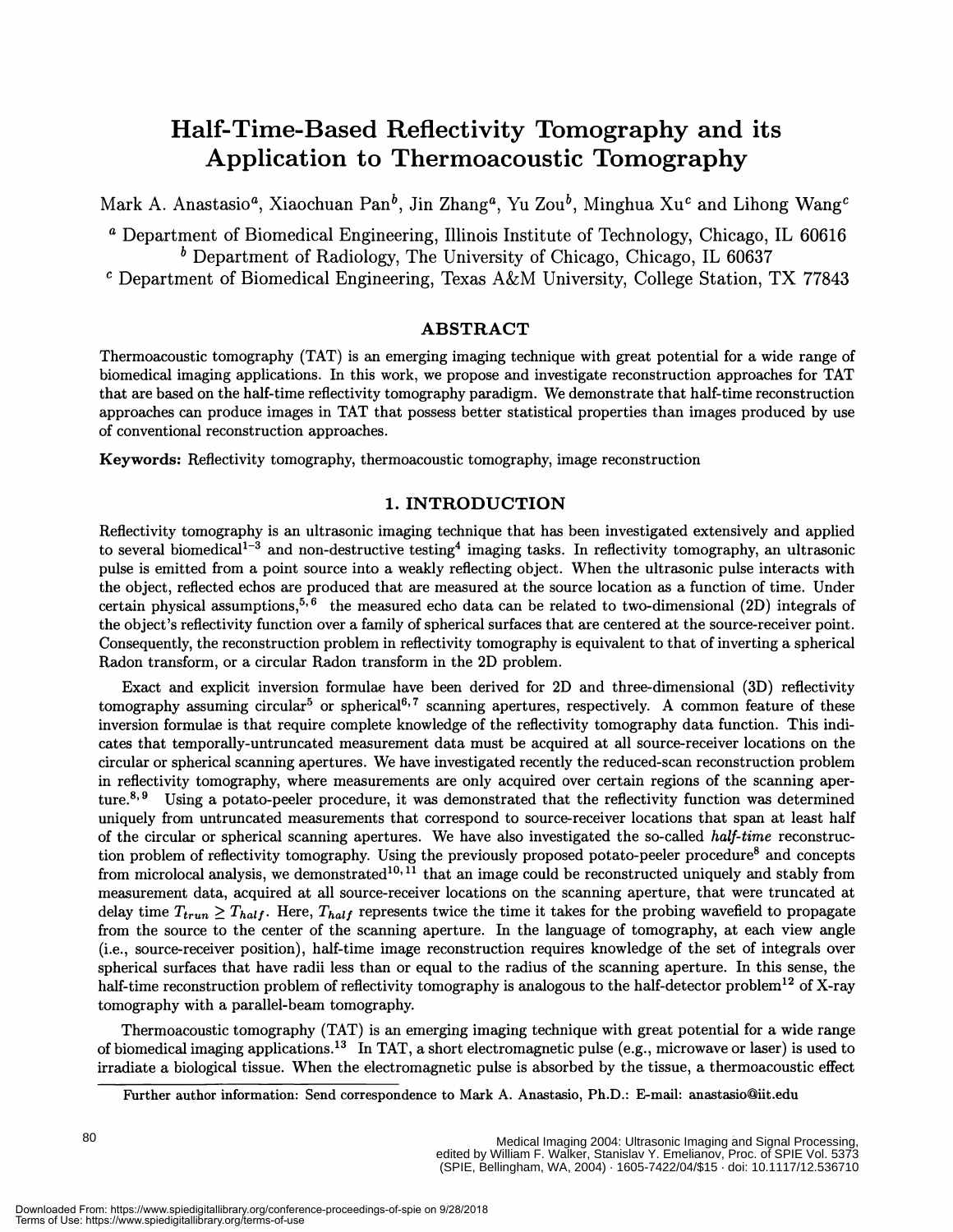results in the emission of acoustic signals that can be measured by use of a wide-band ultrasonic transducer. The objective of TAT is to produce an image that represents a map of the spatially variant electromagnetic absorption properties of the tissue. Such an image may be of great value because a strong correlation exists between electromagnetic absorption in biological tissue and the pathological condition of the tissue.<sup>14, 15</sup> Numerous exact<sup>13</sup> and approximate<sup>16,17</sup> reconstruction algorithms have been developed for TAT employing spherical scanning apertures. Equivalently, exact image reconstruction can be accomplished through transformation of the TAT reconstruction problem into the reflectivity tomography reconstruction problem, followed by application of an exact reflectivity tomography reconstruction algorithm. Therefore, TAT can benefit greatly from advancements in reflectivity tomography reconstruction theory.

In this work, we propose and investigate reconstruction approaches for TAT that are based on the halftime reflectivity tomography paradigm. We demonstrate that half-time reconstruction approaches can produce images in TAT that possess better statistical properties than images produced by use of full-time reconstruction approaches. We corroborate our theoretical results using simulated and experimental TAT measurement data.

#### 2. BACKGROUND

Below we review the salient aspects of reflectivity tomography and describe how it is related to the imaging model of TAT.

#### 2.1. Review of reflectivity tomography

#### Imaging model and data function

Consider an acoustic medium that contains a compactly supported region  $R$ , residing completely inside a sphere of radius  $R_f$  centered at the origin. The region  $R$  is characterized by an inhomogeneous compressibility  $\kappa(\vec{r})$  and density  $\rho(\vec{r})$ . Outside of R, the background medium has a homogeneous compressibility  $\kappa_0$  and density  $\rho_0$  and is assumed to be lossless. This implies a constant speed of sound in the background medium that is denoted by  $c_0$ . The reflectivity function of the medium, which is assumed to be a bounded and continuous function on R, is defined as  $f(\vec{r}) = \gamma_k(\vec{r}) - \gamma_p(\vec{r}),$  (1)

$$
f(\vec{r}) = \gamma_k(\vec{r}) - \gamma_p(\vec{r}), \qquad (1)
$$

where

$$
\gamma_k(\vec{r}) = \begin{cases} \frac{\kappa - \kappa_0}{\kappa_0} & \colon \vec{r} \in \mathcal{R} \\ 0 & \colon \vec{r} \notin \mathcal{R} \end{cases}
$$
 (2)

and  
\n
$$
\gamma_p(\vec{r}) = \begin{cases}\n\frac{\rho - \rho_0}{\rho_0} & \colon \vec{r} \in \mathcal{R} \\
0 & \colon \vec{r} \notin \mathcal{R}.\n\end{cases}
$$
\n(3)

A spherical measurement aperture with radius  $R_0 > R_f$  is centered at the origin and encloses the region R. Let  $\vec{r}_0 \in \Omega_0$  where  $\Omega_0$  denotes the set of vectors in  $\mathbb{R}^3$  that reside on the surface of the measurement sphere. At time  $t = 0$ , an omni-directional acoustic point source located at position  $\vec{r}_0$  on the measurement aperture emits a spherical pulse into the region  $R$ . As the spherically-diverging pulse propagates into the inhomogeneous region  $R$ , echos will be produced that propagate back to the source location and are recorded as a function of time. From knowledge of this echo signal, a data function  $g(\vec{r}_0; \vec{t})$  can be defined,<sup>6</sup> where  $\vec{t} = c_0 t$ , that is related to the reflectivity function  $f(\vec{r})$  as

$$
g(\vec{r}_0;\bar{t}) = \int_{\mathcal{R}} d^3\vec{r} f(\vec{r}) \ \delta(\bar{t} - |\vec{r} - \vec{r}_0|). \tag{4}
$$

This indicates that the data function  $g(\vec{r}_0; \vec{t})$  is equal to integrals of  $f(\vec{r})$  calculated over concentric spherical surfaces with radii  $\bar{t}$  that are centered at the source-receiver location  $\vec{r}_0$ . The goal of 3D reflectivity tomography is to utilize knowledge of  $g(\vec{r}_0;\vec{t})$  for  $\vec{r}_0 \in \Omega_0$  and  $\vec{t} \in [0, R_0 + R_f]$  (i.e., temporally untruncated data acquired at all source-receiver locations) to determine  $f(\vec{r})$  by inverting the spherical Radon transform given in Eqn. (4). Exact inversion formulae have been derived<sup>6,7</sup> for accomplishing this.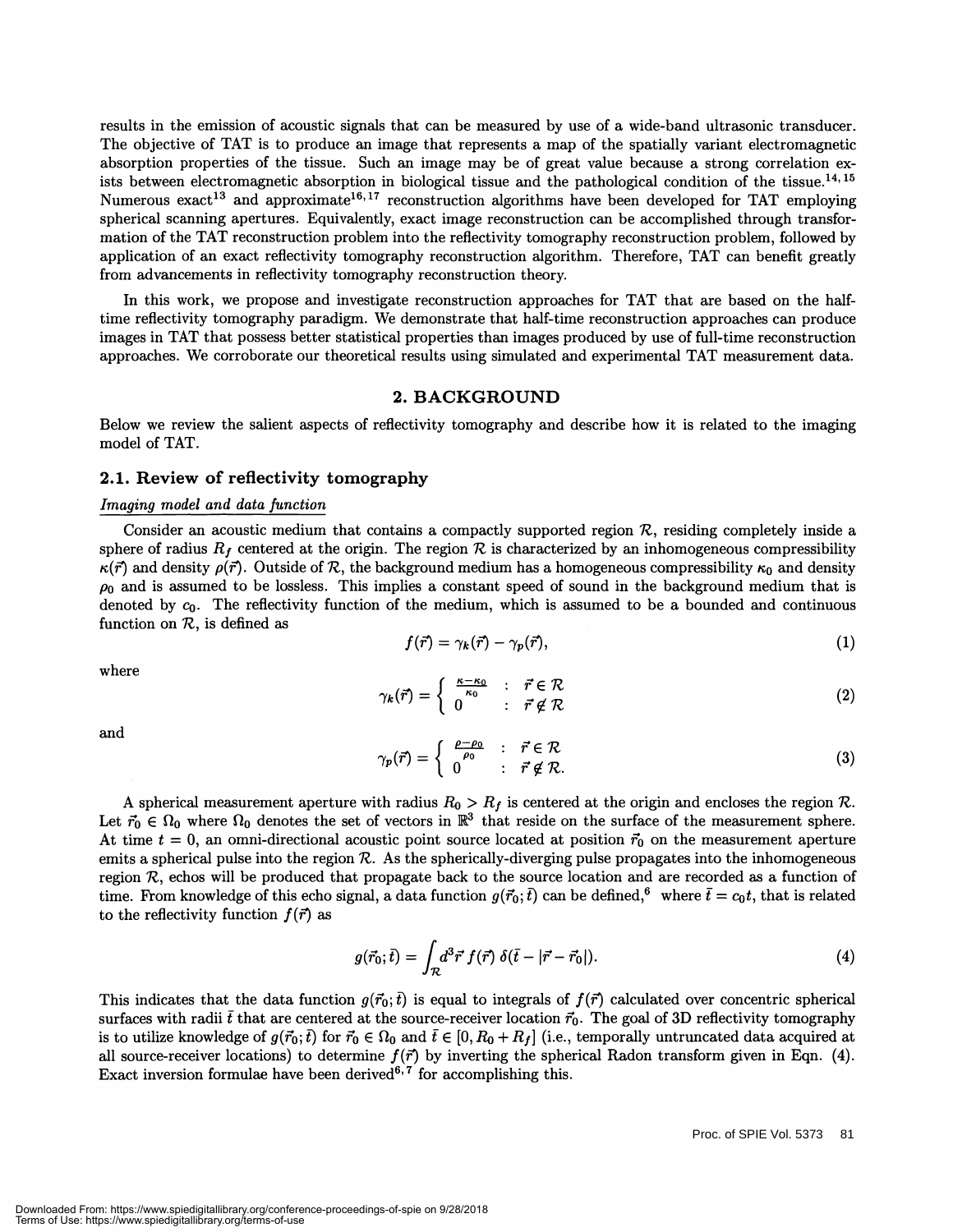#### Half-time reflectivity tomography

Consider half-time data functions  $g_{ht}^-(\vec{r}_0; \vec{t})$  and  $g_{ht}^+(\vec{r}_0; \vec{t})$  that are defined  $\forall \vec{r}_0 \in \Omega_0$  as

$$
g_{ht}^-(\vec{r}_0; \bar{t}) = \begin{cases} g(\vec{r}_0; \bar{t}) & : \quad 0 \le \bar{t} \le R_0 \\ 0 & : \quad \text{otherwise,} \end{cases} \tag{5}
$$

$$
\quad\text{and}\quad
$$

and  
\n
$$
g_{ht}^+(\vec{r}_0;\vec{t}) = \begin{cases}\ng(\vec{r}_0;\vec{t}) & \colon R_0 < \vec{t} \le R_0 + R_f \\
0 & \colon \text{otherwise.}\n\end{cases}
$$
\n(6)

Existing reconstruction algorithms<sup>5</sup> assume that the data are complete (un-truncated), and therefore will generally produce distorted images when applied directly to  $g_{ht}^-(\vec{r}_0;\vec{t})$  and  $g_{ht}^+(\vec{r}_0;\vec{t})$ . Previously, we have employed a layer-stripping procedure,<sup>9-11</sup> to explicitly identify redundant information in the (untruncated) data function  $g(\vec{r}_0; t)$  and demonstrated that  $f(\vec{r})$  is determined uniquely from knowledge of the half-time data fu  $g_{ht}^-(\vec{r}_0;\vec{t})$  or  $g_{ht}^+(\vec{r}_0;\vec{t})$ . A similar result has been derived recently by Finch *et al*<sup>7</sup> using a different mathematical approach. To date, exact and explicit inversion formulae for reconstruction of  $f(\vec{r})$  from knowledge of the half-time data functions  $g_{ht}^-(\vec{r}_0;\vec{t})$  or  $g_{ht}^+(\vec{r}_0;\vec{t})$  remain undiscovered. However, we have demonstrated that accurate images can be reconstructed stably from knowledge of the half-time data functions by use of iterative reconstruction procedures.<sup>10, 11</sup>

#### 2.2. Review of TAT imaging model

Consider a microwave pulse with time dependence  $\delta(t)$  that is used to irradiate a tissue sample. When the microwave pulse is absorbed by the tissue, a thermoacoustic effect results in the generation of a pressure wavefield  $p(\vec{r}, t)$  that can be measured by use of a wide-band ultrasonic transducer that is located on the surface of a spherical measurement aperture  $\Omega_0$  that encloses the sample. Assuming that the tissue has homogeneous acoustic properties (but spatially varying microwave absorption properties), the pressure wavefield  $p(\vec{r}_0, t)$  measured as a function of time at location  $\vec{r}_0 \in \Omega_0$  can be expresses as<sup>13</sup>

$$
p(\vec{r}_0, t_0) = \eta \int d\vec{r} A(\vec{r}) \frac{d}{dt_0} \frac{\delta(t_0 - \frac{|\vec{r}_0 - \vec{r}|}{c})}{4\pi |\vec{r}_0 - \vec{r}|},
$$
(7)

where  $A(\vec{r})$  denotes the spatial energy absorption function, c is the velocity of sound in the homogeneous background medium, and  $\eta$  is a known constant. The reconstruction problem of TAT is to invert Eqn. (7) for determination of  $A(\vec{r})$  from knowledge of  $p(\vec{r}_0, t_0)$  for  $\vec{r}_0 \in \Omega_0$  and  $t_0 \in [0, \infty)$ . An exact inversion formula has been derived<sup>13</sup> that can accomplish this.

A mathematical relationship between the TAT and reflectivity tomography data functions can be derived readily. Specifically, by acting  $\int_0^t dt_0$  on both sides of Eqn. (7), one can show that

$$
g_A(\vec{r}_0, \bar{t} = ct) \equiv \frac{4\pi}{\eta} t \int_0^t dt_0 \ p(\vec{r}_0, t_0) = \int d^3 \vec{r} \ A(\vec{r}) \ \delta(\bar{t} - |\vec{r}_0 - \vec{r}|), \tag{8}
$$

where  $g_A(\vec{r}_0, \vec{t}=ct)$  corresponds to the spherical Radon transform of  $A(\vec{r})$ . Consequently, image reconstruction in TAT can be accomplished by inverting Eqn. (8) via. a reflectivity tomography reconstruction algorithm.

#### 3. STATISTICAL MOTIVATION FOR HALF-TIME RECONSTRUCTION IN TAT

By use of Eqn. (8), the half-time reflectivity tomography data functions  $g_{ht}^-(\vec{r}_0;\vec{t})$  or  $g_{ht}^+(\vec{r}_0;\vec{t})$  can be defined from the TAT data function  $p(\vec{r}_0, t_0)$ . To motivate the use of half-time reconstruction approaches in TAT, we will investigate the statistical properties of the transformation given in Eqn. (8). We will treat  $g_A(\vec{r}_0, \vec{t})$  and  $p(\vec{r}_0, t_0)$  as stochastic quantities. Here and elsewhere, boldface and normal typefaces will denote a random variable and its mean, respectively. Consider the variance of  $g_A(\vec{r}_0, \vec{t})$  that can be expressed as

$$
\text{Var}\{\boldsymbol{g}_{\boldsymbol{A}}(\vec{r}_0,\bar{t}=ct)\}=\left(\frac{4\pi}{\eta}\,t\right)^2\text{Var}\left\{\int_0^t\!\!dt_0\;p(\vec{r}_0,t_0)\right\},
$$

82 Proc. of SPIE Vol. 5373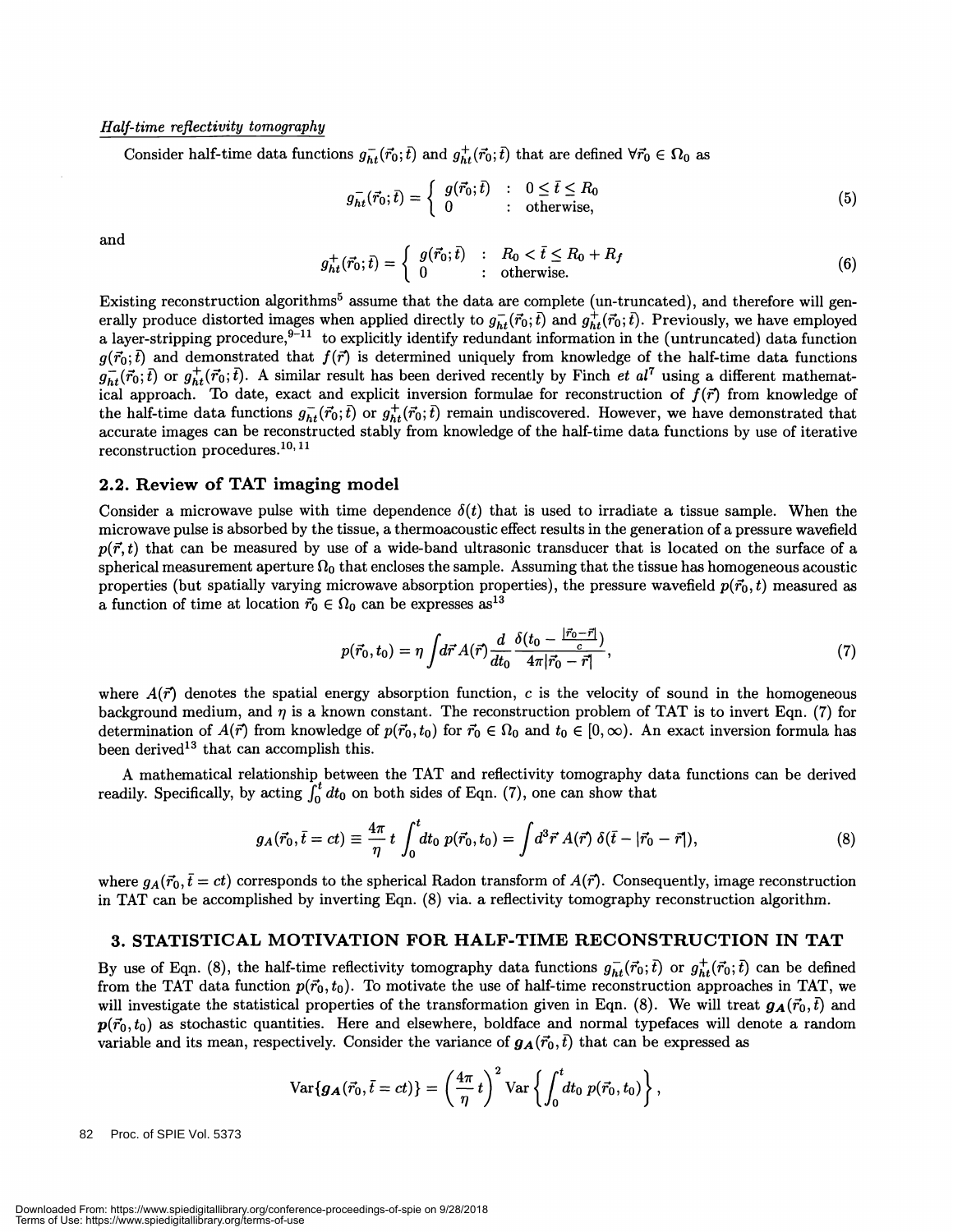or equivalently,

or equivalently,  
\n
$$
\text{Var}\{\boldsymbol{g}_{\mathbf{A}}(\vec{r}_{0},\bar{t}=ct)\} = \left(\frac{4\pi}{\eta}t\right)^{2} \int_{0}^{t} dt' \int_{0}^{t} dt'' \text{Covar}\{\boldsymbol{p}(\vec{r}_{0},t'), \boldsymbol{p}(\vec{r}_{0},t'')\},
$$
\nwhere Covar $\{\boldsymbol{p}(\vec{r}_{0},t'), \boldsymbol{p}(\vec{r}_{0},t'')\}$  denotes the covariance of  $\boldsymbol{p}(\vec{r}_{0},t')$  and  $\boldsymbol{p}(\vec{r}_{0},t'')$ . Equation (9) describes how

the second order statistics of the TAT data function determine the variance of the reflectivity tomography data function.

To proceed further, we will assume a stationary and uncorrelated noise model for the TAT data function that is described by

Covar 
$$
\{p(\vec{r}_0, t'), p(\vec{r}_0, t'')\} = \sigma_p^2(t') \delta(t' - t'') \delta(\vec{r}'_0 - \vec{r}''_0),
$$
 (10)

where  $\sigma_p^2(t') > 0$  is the variance of  $p(\vec{r}_0, t)$ . Such a stochastic model could account for randomness in the pressure wavefleld or noises introduced during the act of measurement. Substitution from Eqn. (10) into Eqn.  $(9)$  results in

$$
\text{Var}\{\boldsymbol{g}_{\boldsymbol{A}}(\vec{r}_0,\bar{t})\} = \left(\frac{4\pi\bar{t}}{\eta\,c}\right)^2 \int_0^{\frac{\bar{t}}{c}} dt' \,\sigma_p^2(t'). \tag{11}
$$

Because  $\sigma_p^2(t') > 0$ , Eqn. (11) indicates that  $\text{Var}\{g(\vec{r_0}, \vec{t})\}$  is a monotonically increasing function of  $\vec{t}$ . Therefore the spherical Radon transform data  $g_A(\vec{r}_0,\bar{t})$  that correspond to large  $\bar{t}$  may be significantly corrupted by noise. This observation suggests that a half-time reconstruction approach that utilizes the data function  $g_{ht}^-(\vec{r}_0;\vec{t})$  may be statistically favorable because an estimate of  $A(\vec{r})$  can be obtained without use of the measurement data that are corrupted most by noise.

In the special case of stationary noise with  $\sigma_p^2(t') = \sigma_p^2$ , Eqn. (11) reduces to

$$
\text{Var}\{\boldsymbol{g}_{\boldsymbol{A}}(\vec{r}_0,\bar{t})\} = \left(\frac{4\pi}{\eta}\right)^2 \left(\frac{\bar{t}}{c}\right)^3 \sigma_p^2. \tag{12}
$$





#### 4. NUMERICAL RESULTS

We performed numerical studies using simulation and experimental measurement data to investigate the halftime reconstruction approach for 2D TAT.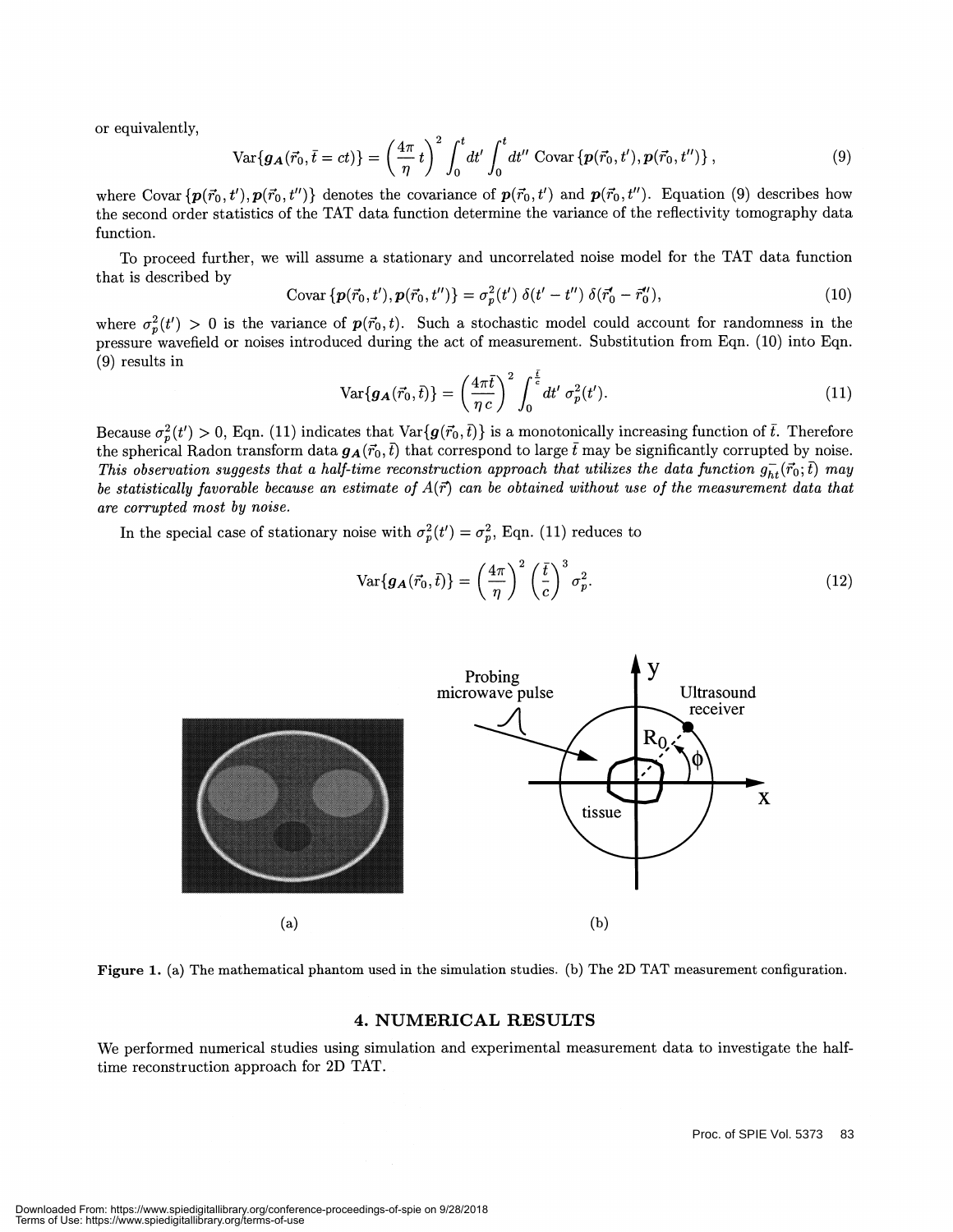#### 4.1. Numerical studies

#### Simulated TAT measurement data

The 2D mathematical phantom shown in Fig. 1-(a) was chosen to represent  $A(\vec{r})$ . From knowledge of  $A(\vec{r})$ , which had a radius of  $R_f = 1$ , the (full-time) data function  $g_A(\phi, \bar{t})$  was calculated analytically by use of Eqn. (8) assuming the 2D measurement geometry shown in Fig. 1-(b) with  $R_0 = 1.01$ . Here, the angle  $\phi$  replaces  $\vec{r}_0$ as the indicator of the ultrasound receiver position on the scanning aperture. The data function  $g_A(\phi, \bar{t})$  was determined at 360 equally spaced positions on the scanning aperture and at 256 equally spaced values of  $\bar{t}$  over the interval  $[R_0 + R_f, R_0 + R_f]$ . A half-time data function  $g_A^{ht}(\phi, \bar{t})$  was defined as

$$
g_A^{ht}(\phi; \bar{t}) = \begin{cases} g_A(\phi; \bar{t}) & : & 0 \le \bar{t} \le R_0 \\ 0 & : & \text{otherwise.} \end{cases} \tag{13}
$$

To generate noisy data functions,  $g_A^{ht}(\phi;\bar t)$  and  $g_A(\phi;\bar t)$  were treated as realizations of uncorrelated Gaussian stochastic processes with means of  $g_A^{ht}(\phi; \bar{t})$  and  $g_A(\phi; \bar{t})$ , respectively. Motivated by Eqn. (12), the variances of the distributions were determined according to the rule  $\sigma^2 = 0.025 \bar{t}^3$ . the distributions were determined according to the rule

$$
\sigma^2=0.025\,\bar t^{\,3}
$$





Figure 2. Top row: Images reconstructed using the EM algorithm with 40 iterations from the noisy (a) full-time and (b) half-time data functions. Bottom row: Images reconstructed using the EM algorithm with 60 iterations from the noisy (c) full-time and (d) half-time data functions. The matrix size of the reconstructed images is  $256 \times 256$  pixels.

#### Experimental TAT measurement data

We also utilized experimental TAT measurement data that were acquired previously in the laboratory of Professor Lihong Wang.<sup>13</sup> The data were acquired using the measurement geometry shown in Fig. 1-(b) and had a scanning radius  $R_0 = 70$  mm. Measurements were taken at 160 equally spaced positions on the scanning

84 Proc. of SPIE Vol. 5373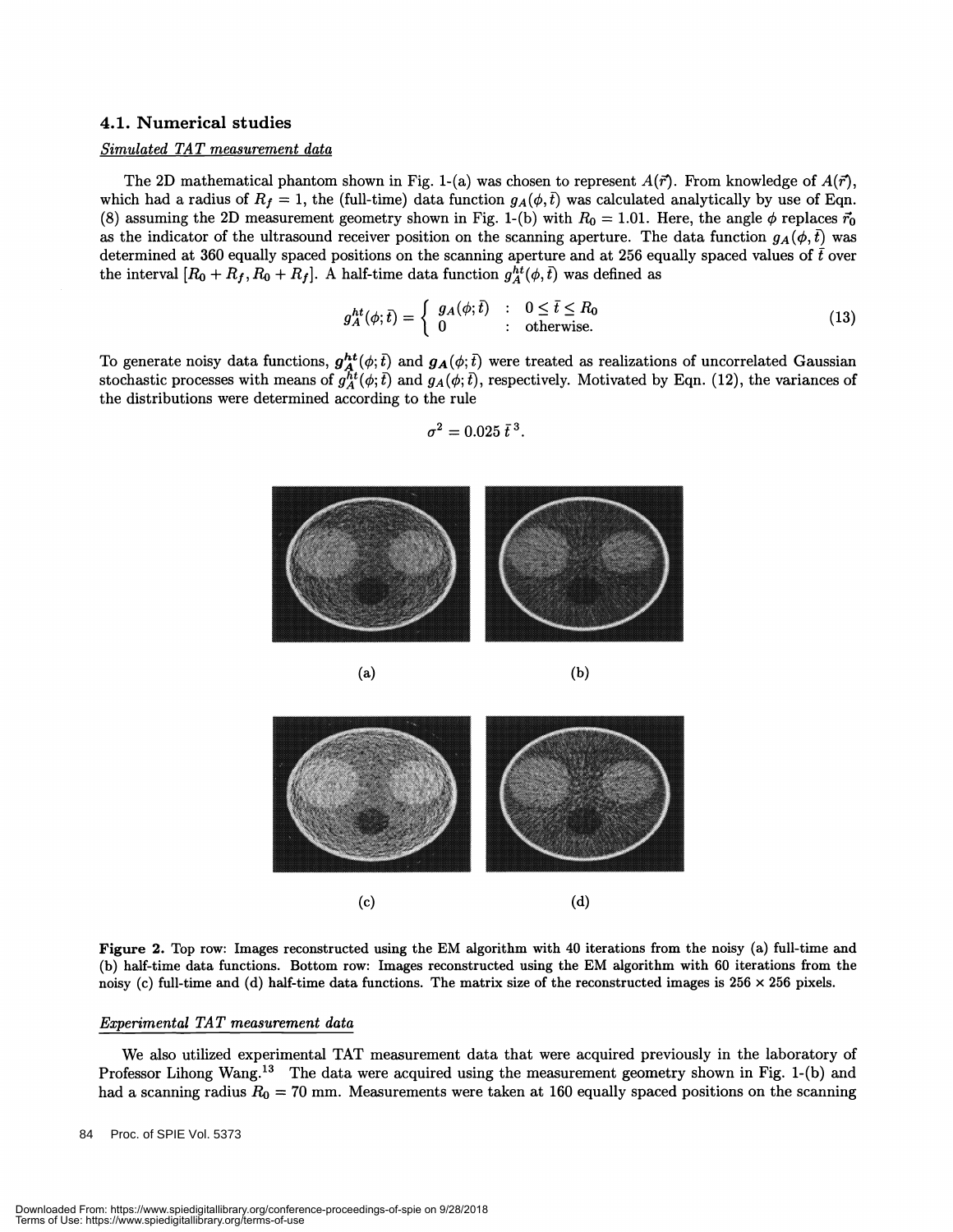aperture and for each measurement the received pressure signal was sampled at 2000 points at a sampling frequency of 50 MHz. A low-pass filter was applied to (temporally) smooth the measurement data at each receiver location in order to remove white noise. Full- and half-time data reflectivity tomography data functions were calculated from the filtered pressure signals by use of Eqn. (8).

#### Reconstruction procedure

Because the TAT data functions were converted to reflectivity tomography data functions via. Eqn. (8), reconstruction of  $A(\vec{r})$  could be accomplished by use of a reflectivity tomography reconstruction algorithm. Analytic inversion formulae for reconstructing images from half-time data functions have not been identified. However, because Eqn. (8) is a positive integral equation, the expectation maximization (EM) algorithm<sup>8</sup> can be employed for reconstruction of  $A(\vec{r})$ . Because it is applicable to both full- and half-time data functions, the EM algorithm was used to reconstruct images from the simulated and experimental (full- and half-time) data functions.

#### 4.2. Reconstructed images

Figure 2 contains the images that were reconstructed from the noisy simulation data. Figures 2-(a) and 2- (b) were reconstructed from the full- and half-time data functions, respectively, using 40 iterations of the EM algorithm. Figures 2-(c) and 2-(d) were reconstructed from the full- and half-time data functions, respectively, using 60 iterations of the EM algorithm. It is clearly evident that the images reconstructed from the halftime data functions contain reduced noise levels compared to the corresponding images reconstructed from the full-time data functions. This observation is consistent with our conjecture that, in certain cases, half-time reconstruction approaches for TAT may have better statistical properties than conventional (full-time-based) approaches.

Figure 3 contains the images that were obtained from the experimental TAT data by use of the (a) fulltime and (b) half-time reconstruction approaches. When reconstructing the images, the EM algorithm was terminated after 100 iterations. Because the TAT pressure data were preprocessed by use of low-pass filter, neither of these images have a very noisy appearance. However, the image reconstructed from the half-time data function in Fig. 3-(b) has significantly better spatial resolution than the image reconstructed from the full-time data function in Fig. 3-(a).





#### 5. SUMMARY

We have proposed and investigated a reconstruction approach for TAT that employs a half-time reconstruction algorithm from reflectivity tomography. Using realistic assumptions regarding the statistical properties of TAT measurement data, we demonstrated that the half-time reconstruction algorithm could produce images that contained reduced noise levels compared to those in images produced by use of a full-time reconstruction